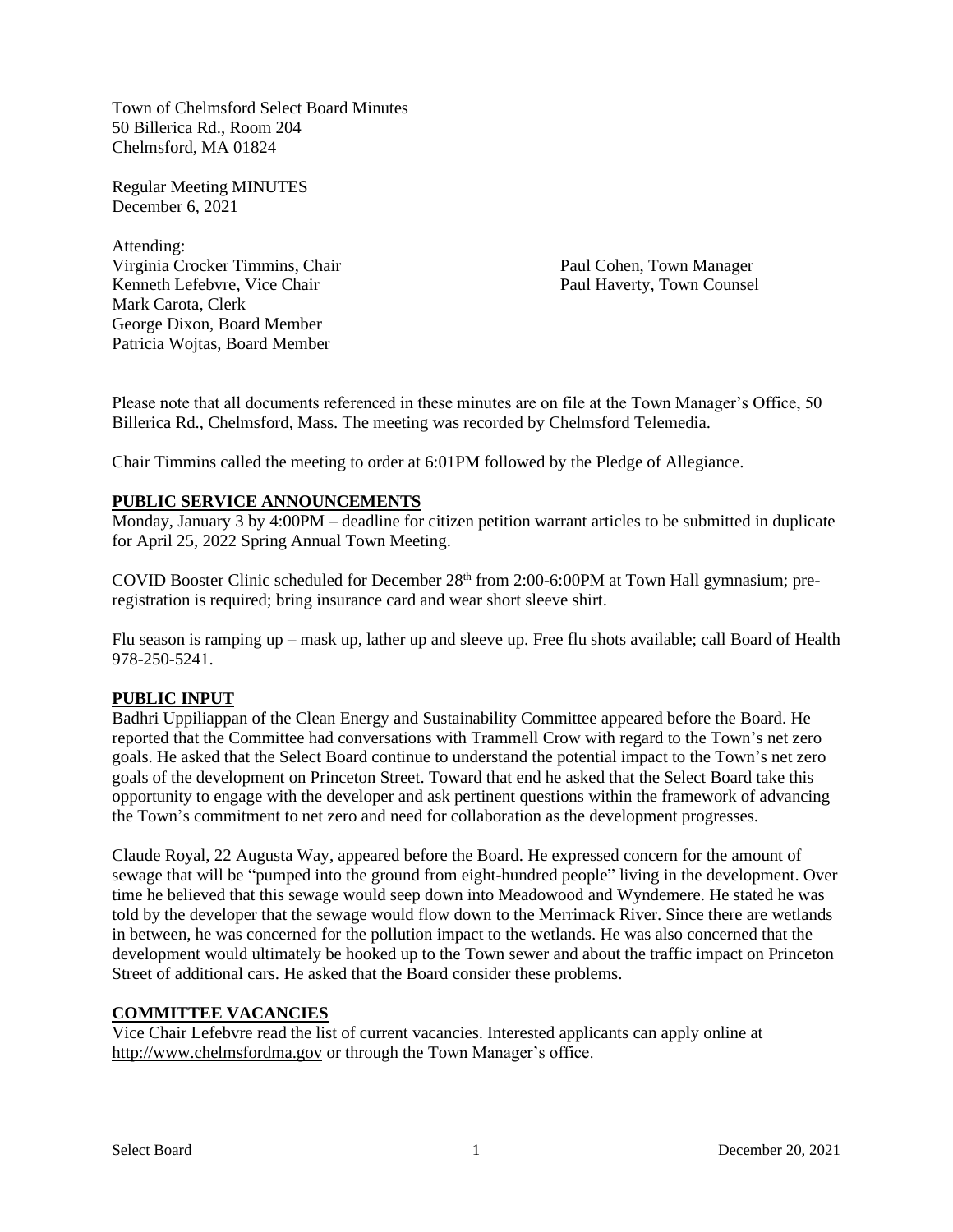# **PUBLIC HEARINGS**

## **Storage License Increase – Aggregate Industries, 16 Oak Street – continued public hearing**

Jarrett Temple, Regional Manager, appeared via Zoom before the Board. He stated that the land license had been amended to ask for 55,000 liquid asphalt storage and keep the 18,000 gallons of oil the same, with a net storage increase of 2,000 gallons to the land license.

Chair Timmins asked for public input. There was none.

**Motion**: by Chair Lefebvre to close the public hearing. Seconded by Board Member Carota. **Motion carries, 5-0 unanimous**.

**Motion:** by Vice Chair Lefebvre to amend the liquid asphalt license from 53,000 to 55,000 gallons. Seconded by Board Member Dixon. **Motion carries, 5-0 unanimous.**

## **LICENSES**

## **Renewal of Class II Auto Dealer License: A-1 Auto Collision LLC DBA A1 Luxury Cars, 297 Littleton Road, Unit 12 (pending receipt of required documentation)**

Town Manager Cohen reported that the required documentation has not been submitted. The Board decided to take no action at this time.

## **STATUS OF PLANNING BOARD ZONING ARTICLE REVIEW FOR 255 PRINCETON STREET AND SCHEDLING OF SPECIAL TOWN METING**

Chair Timmins stated that the Planning Board had requested that this item be put on the agenda. Since there were no members from the Planning Board present at the meeting, the Board moved on to the next agenda item.

## **DEVELOPMENT AGREEMENT REGARDNG TRAMMELL CROW RESIDENTIAL PROPOSED REDEVELOPMENT OF 255 PRINCETON STREET (FORMERLY UMASS WEST CAMPUS**

*Vice Chair Lefebvre recused himself from this portion of the meeting and left the room.*

Representatives of Trammel Crow were present including Attorney Melissa Robbins, Mark Baranski and Mason Brunnick. Also present was David Hedison of CHOICE.

Chair Timmins noted that there were two draft development agreements. Attorney Paul Haverty explained that the second agreement was with regard to the affordable housing portion of the site. This was created after guidelines were issued by the Department of Housing and Community Development that the bylaw needs to allow housing for families and children and cannot contain an age restriction. The separate agreement was created in order that there was no question as to age restriction. He will followup with DHCD to confirm compliance.

Attorney Haverty questioned what would happen if SCG Development Partners does not purchase the affordable housing portion of the property and the zoning bylaw would have already been adopted. The Town would not be protected by a development agreement for these units. Language was added to cross reference in the Trammel Crow agreement that the company would be responsible if SCG does not go forward. Attorney Robbins confirmed that Trammel Crow is signatory to the agreement should any nonprofit entity assume ownership of the property under the overlay.

Following discussion, it was agreed that both agreements would be rolled over into one agreement.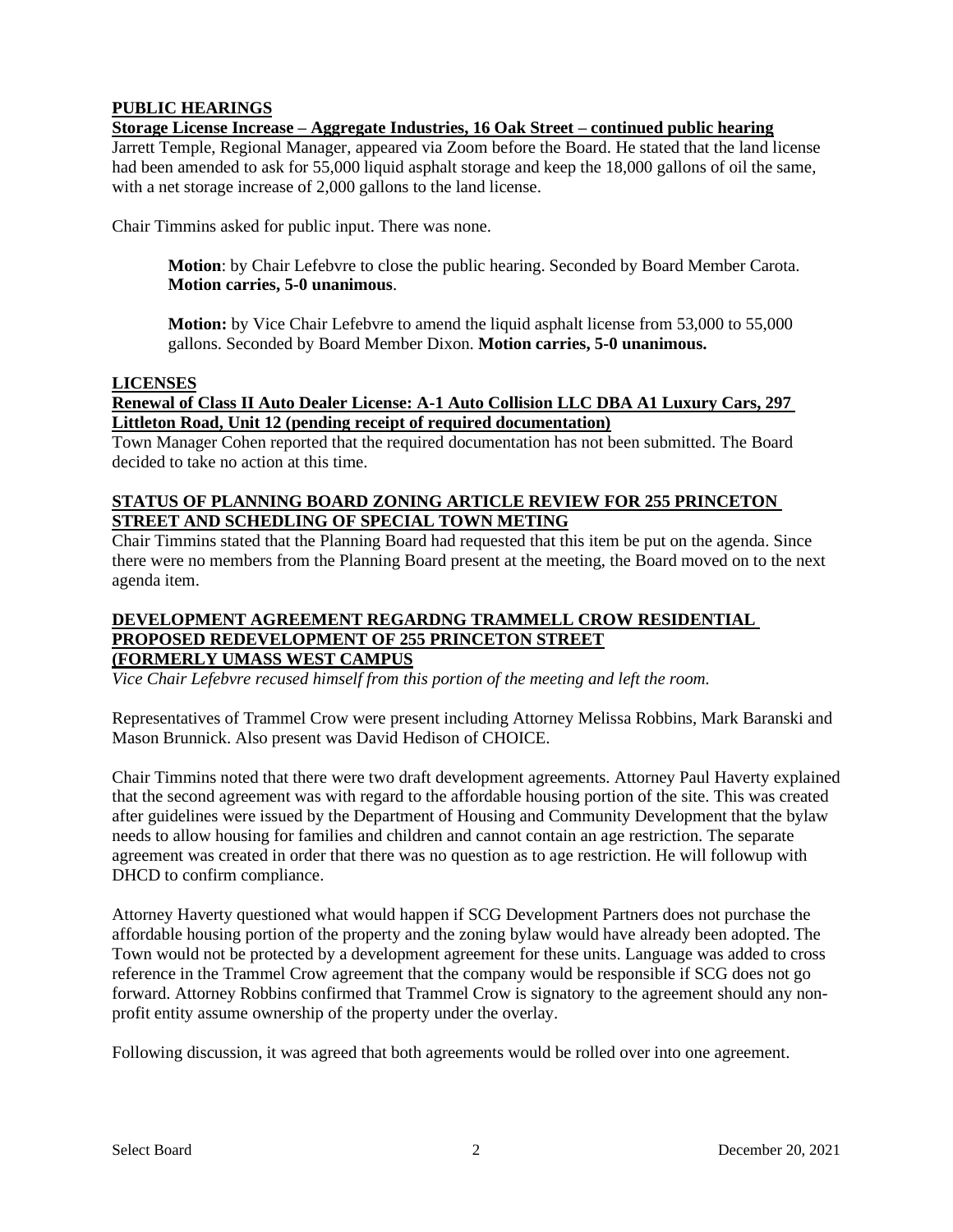Attorney Robbins reported that she and her team had met with the Conservation Commission, School Committee and other department heads. As a result of their meeting with Dennis King and Superintendent Lang, the first number of \$60K was discussed to cover the survey of the impact on school enrollment. As a result of a meeting with the Planning Board, an additional \$120K was allotted in addition to the previous \$360K for in-lieu of payment toward the CHOICE affordable senior housing.

Other changes to the development agreement were the removal of availability to connect to the Town sewer and holding the local conservation restriction.

Superintendent Lang reported that the hard costs associated with the development was an assessment of the impact on student enrollment, especially to the Harrington School as well as a longer term student projection cost on the middle and high school. This study would involve an assessment of a redistricting plan and the cost of redistricting map for an additional cost of \$60,000. Additional costs of increased enrollment may be funded by tax revenues in the regular budget to cover additional staff, supplies and transportation services. The School Committee therefore is asking that the additional \$120,000 currently allocated to the Planning Board in-lieu of payments be set aside for schools for a total of \$180,000.

Attorney Robbins stated that the \$120,000 was intended for in-lieu of payment toward the CHOICE affordable senior housing, but that it was within the purview of the Select Board to determine where the funds are allocated. Discussion ensued including input from Planning Board Members Mr. Michael Raisbeck and Ms. Dierdre Connolly that funds be allocated for in-lieu payments. Attorney Haverty noted that the Town is required to spend 10% annually of the amount in the trust fund, and it has met or exceeded that amount. The current balance in the trust fund is \$640,000. In response to questions, Manager Cohen clarified that the anticipated amount available to support the CHOICE affordable senior housing would be \$1M from the trust fund (current \$640K plus the original \$360K payment in lieu of) plus \$235K from the Community Preservation funds. If the additional \$120K were to remain as payment in lieu of it would decrease the amount of Community Preservation funds needed by \$120K. It would not, however, change the number of affordable units above the 60 planned (54 CHOICE plus 5 TCR) and therefore would have no impact on the town's 10% affordable housing requirement. With the 60 planned units the Town will exceed the 10% requirement.

Following discussion, it was the consensus of the Board that the \$120,000 would be assigned to the school system.

Chair Timmins then addressed the topic of the Town's net zero goals. Mr. Baranski reported that he had a fruitful meeting with the Clean Energy and Sustainability Committee. While he was reluctant to commit at this time to any one tangible action to be incorporated into the development agreement, he allowed that his company has been committed to environmental-friendly industry standards of low flow sinks and faucets and lowering VOC's in paint and mastics. This project will contain electric heat pumps and additional gas for grilles and pool heaters. He added that his company is actively researching new technologies like zero construction waste and the use of solar panels in roof systems. Mr. Hedison noted that in order to qualify for federal tax credits, electrification of the buildings is required and specificity of steps toward net zero.

Attorney Robbins noted that Trammel Crow is sensitive to the Town's sewer capacity and is not looking to later connect to the Town's sewer system. The water treatment plant is regulated by the MassDEP and has oversight of the supervision of the plant, including the requirement of an onsite operator and daily testing. \$600,000 has been set aside to address any future costs of repair or replacement. Town Manager Cohen noted that the water from the treatment plant is put back into the water table and benefits the aquifer of the area.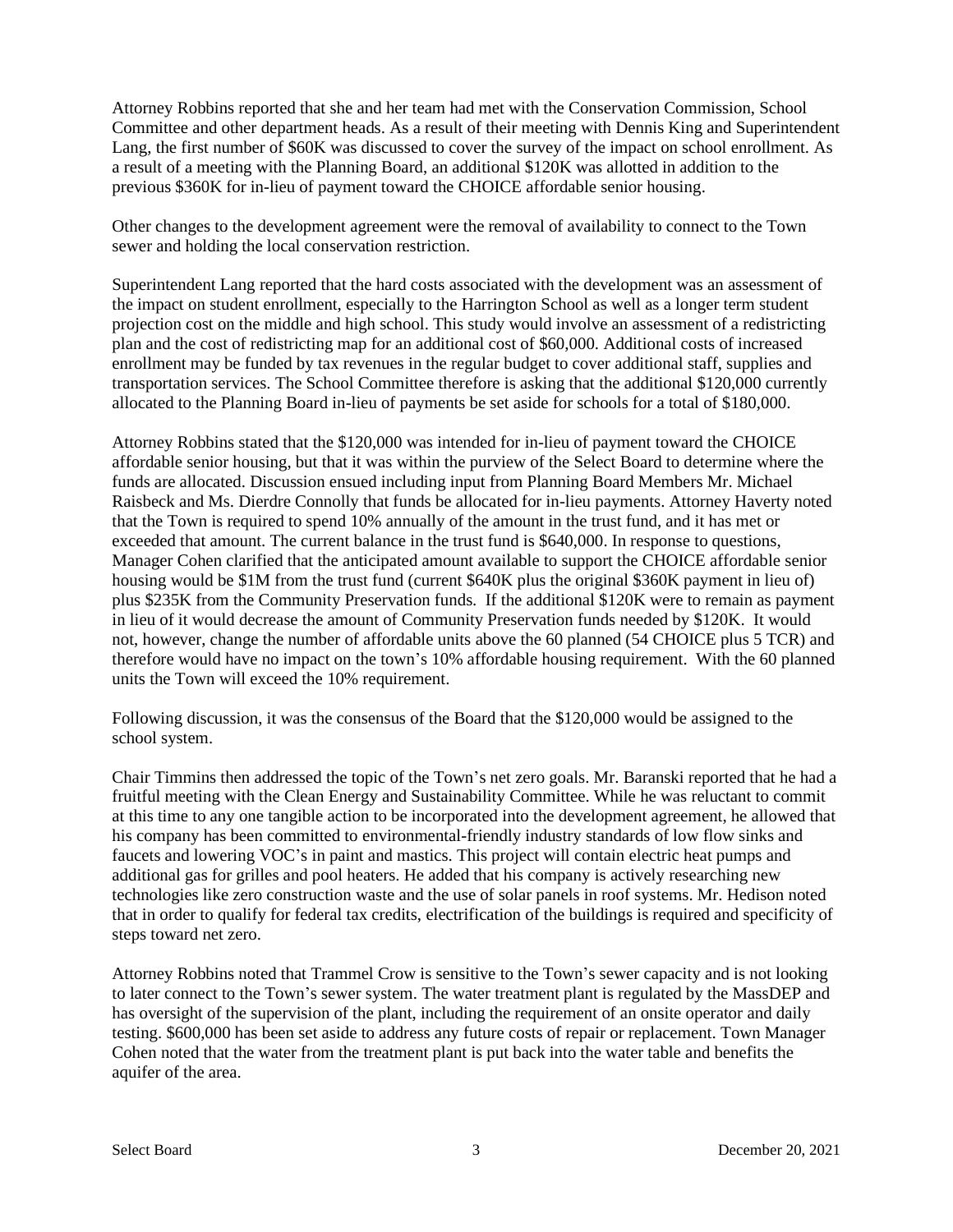Chair Timmins then reviewed the other changes in the agreement, including section 2e relating to "reasonable costs of peer review" rather than the previously set number of \$8,000, and the Conservation Commission's preference for local rather than state conservation restriction.

Attorney Robbins confirmed that the two development agreements will be merged into one agreement and a total of \$150,000 in funds will be allocated to the schools.

## **STATUS OF PLANNING BOARD ZONING ARTICLE REVIEW FOR 255 PRINCETON STREET AND SCHEDLING OF SPECIAL TOWN METING**

*Vice Chair Lefebvre recused himself from this portion of the meeting and remained out of the room.*

At 7:08PM Chair Timmins announced that Planning Board members in attendance were Deirdre Connolly, Michael Raisbeck, Paul McDougall and Nancy Araway as well as Town Moderator John Kurland.

Mr. Raisbeck stated that a straw vote taken was four in favor of the proposed zoning change and one dissent. Town Counsel Haverty stated that the dissenting member's concern was the change in the definition from age restriction to affordable housing. Mr. Raisbeck stated that a final vote will be taken when all the changes have been made to the development agreement and updated zoning bylaw. Attorney Haverty noted that he is scheduled to participate in the Department of Housing and Community Development input session on January 12<sup>th</sup>.

Town Manager Cohen outlined the timeline for the earliest a warrant could be signed on January 3<sup>rd</sup>. Town Moderator Kurland stated he has serious concern about the Omicron variant and how it will affect numbers of infections post-holidays. He is in conversation with Dr. Lang about the possibility of scheduling a one-night only special town meeting during school vacation week on February 24<sup>th</sup>. It could be held either in the High School gymnasium, as a preference, or the performing arts center.

Discussion ensued on the logistics of the time and venue. It was decided that the February 24<sup>th</sup> date would be more reasonable with a signing of the warrant on January  $10<sup>th</sup>$ .

*Vice Chair Lefebvre returned to the meeting.*

## **REPORTS AND PRESENTATIONS**

## **Assistant Public Works Director Steve Jahnle**

## **Richardson Road Sewer Main Break**

Mr. Jahnle reported that on December 1<sup>st</sup> at 2:00PM the department became aware of a sewer break in the Force Main on Richardson Road. A contractor was onsite around 3:30. By 4:00AM the break was repaired followed by cleanup and road restoration. Because the force main was installed twelve feet deep with a high water table, his department was not equipped to handle the job. There was no disruption in service.

## **54 Richardson Road PFAS Quarterly Testing Results**

*Board Member Dixon recused himself from the meeting.*

Mr. Jahnle reported that samplings taken revealed small changes in the decrease of PFAS in the dog park and increase in a spot in front of the main garage. Further analysis was done on Cold Spring Brook and work is ongoing on the treatment system on a tight timeframe. Delays have been experienced in receiving parts.

## **Sewer ACOP Documents to DEP**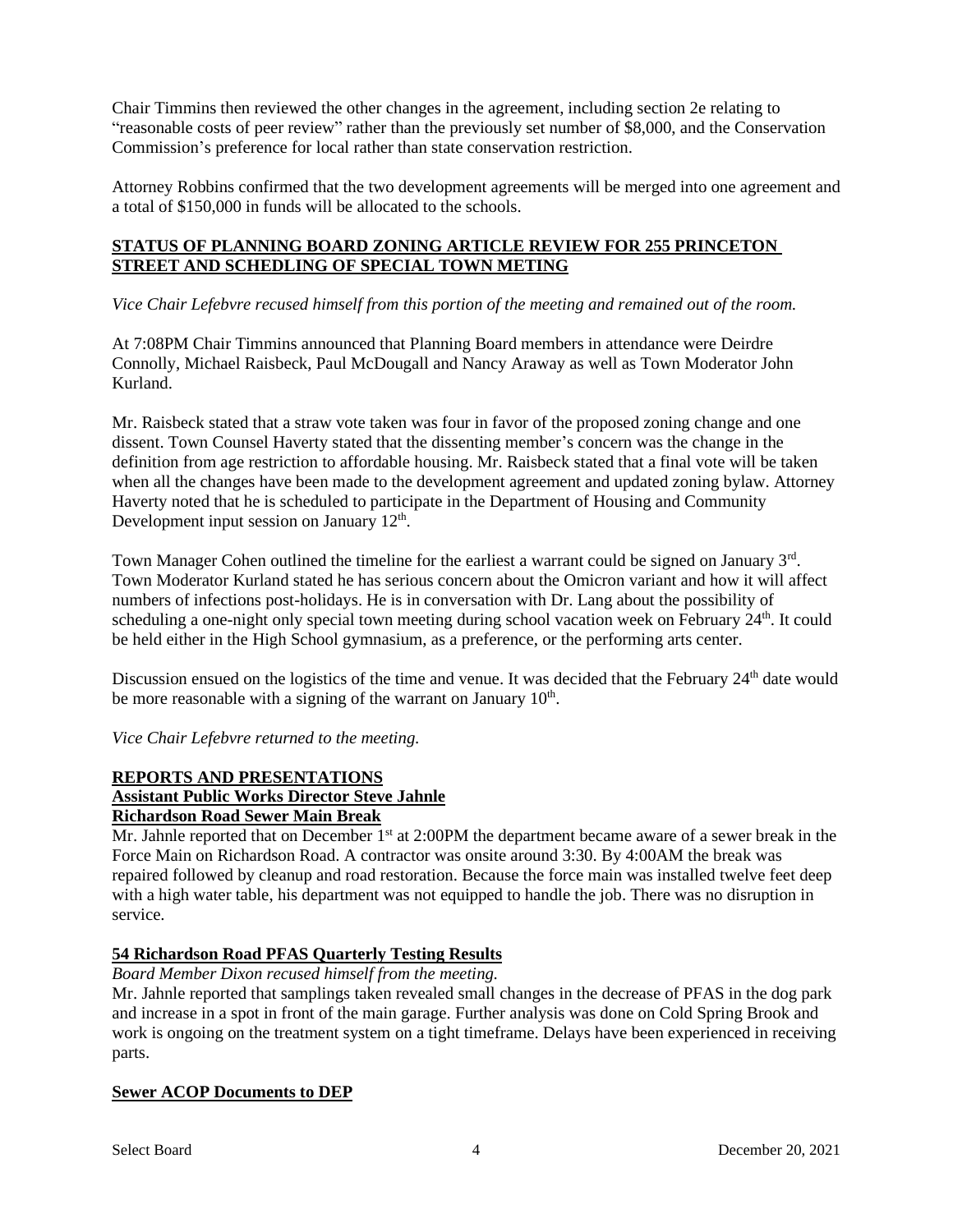Mr. Jahnle reported that all documents on the immediate response plan had been submitted to MassDEP. Work has commenced and will continue, as no adverse response has been received from MassDEP.

## **November Sewer Flows**

Mr. Jahnle reported that compared to historic numbers of 2017 and 2018, numbers are only a tick higher. Due to high water tables over the summer, every community experienced an expected uptick in numbers.

*Board Member Dixon returned to the meeting.*

### **Director of Public Works Gary Persichetti**

## **Chelmsford Forum Electrical Panel Upgrade and Ice Chiller Compressor System**

Mr. Persichetti reported that following an assessment of the power outage, the rink was shut down due to a fault in the electrical control panel. Since the control panel was installed in 1985, it was difficult to find vendors for parts. However, he was able to find a vendor who replaced the main board and got the rink up and running. An assessment will be done by the insurance company. The ice will be brought back in about four-five days.

Town Manager Cohen noted that plans had been to replace the control system with roof solar panels, but structural analysis revealed that the roof would not support the weight. A ground solar panel system is being proposed, with funding to be allocated at the Spring Town Meeting

## **Business Development Director Lisa Marrone**

# **Fitness Park and Route 129 Business Corridor Signage**

Ms. Marrone reviewed her PowerPoint presentation including the following highlights:

- National Fitness Campaign
	- o What is national fitness campaign?
	- o Timeline of Chelmsford campaign.
	- o Town of Tewksbury, Burlington and Everett fitness court.
	- o Town of Townsend and Hadley announcements.
	- o Town of Chelmsford interest, location options, timeline and funding support.

Town Manager Cohen noted that only town sites and not school sites were listed as options. The Varney site is being targeted as construction is already ongoing and a walkway would lead to the adult fitness area. A 38x38 foot pad is needed. Discussion ensued on the CCA area for its proximity to the rail trail and other sites.

- Chelmsford Cross Roads at Route 129 (CR129) Signage
	- o CR129 marketing and branding
	- o Installation date

## **TOWN MANAGER BID AWARDS**

## **DPW Seasonal Materials**

Town Manager Cohen reviewed the nine DPW bid awards for crack sealings, traffic markings, vertical granite curbing, paving, bituminous concrete in place, bituminous concrete top and binder course, bituminous concrete handwork, bituminous concrete berm in place and removal and reset granite curb.

Motion: by Vice Chair Lefebvre to approve the DPW materials and service bid awards as presented. **Motion carries 5-0, unanimous.**

### **TOWN MANAGER UPDATES Goals Update**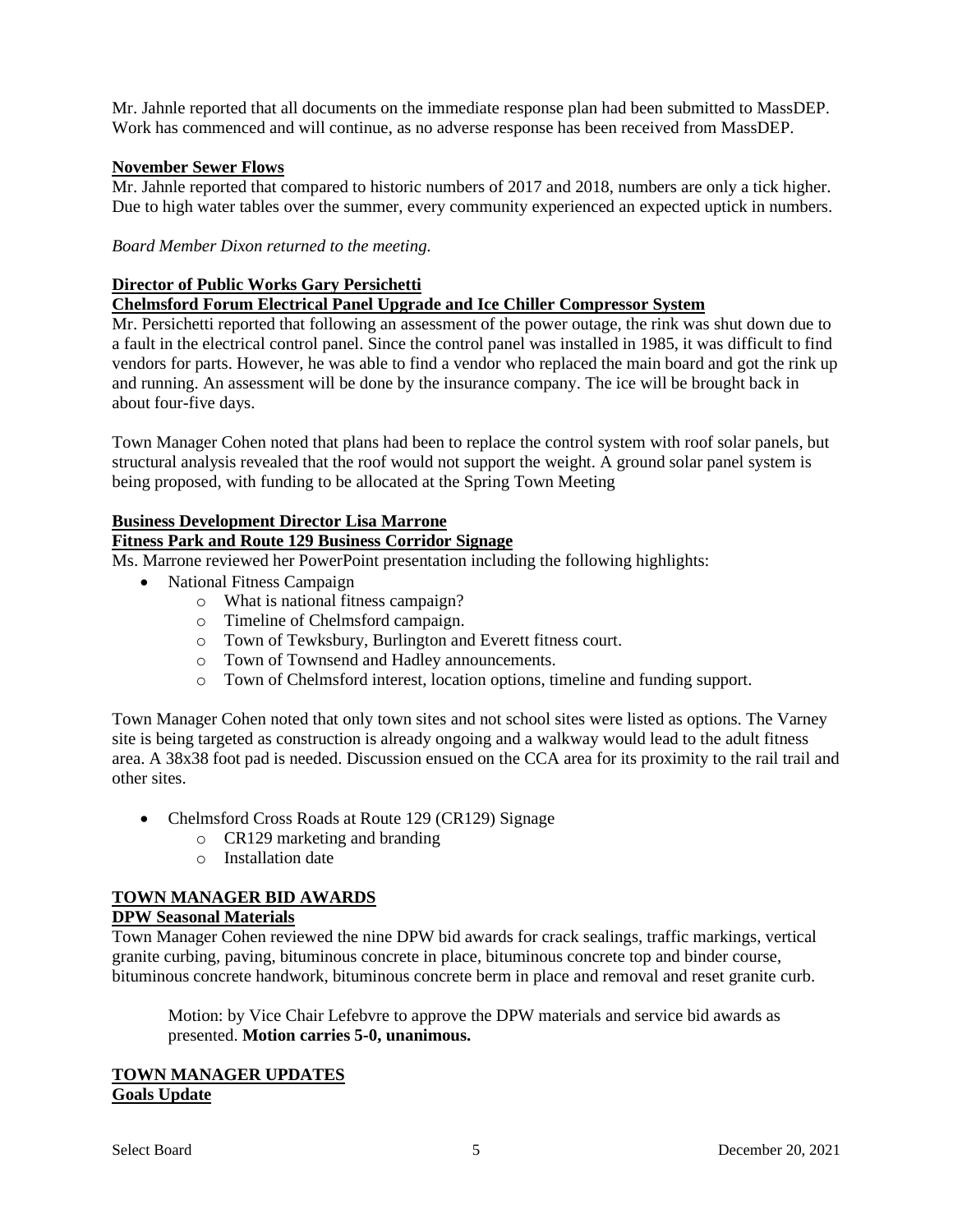Town Manager Cohen reviewed the PowerPoint presentation including the following highlights:

• Sewer capacity

Chair Timmins suggested that while the short term goals address the need for continuation of the sewer moratorium, the long-term goals with Lowell and the state need to be articulated as well. Town Manger Cohen noted that the Lowell facility has been over capacity for several years, and the MassDEP has taken no action vis-à-vis the expansion of the plant, which is currently land-locked. The current infrastructure bill addresses combined sewer flow. Discussion ensued on the historical efforts on the possible location of a wastewater treatment plant within Town. Chair Timmins suggested adding this information to the goals update as a reference point.

• Sewer lessons learned

Chair Timmins asked how improvements to the ongoing process are documented. Town Manager Cohen responded that a formal list is sent to Planning Board and notice is sent to building department and community development with regard to residential and commercial projects.

• Warren-Pohl Farm

Town Manager Cohen stated that remedies are being addressed by the Land Trust and Conservation Commission, and it should be resolved in time for submission to the state.

- Fire stations
- PFAS at Richardson Road
- Succession planning
- Cyber security vigilance

Chair Timms confirmed with the Board that they would prefer quarterly reporting be presented at a regularly scheduled Select Board Executive Session for the Cyber Security Goal.

- ARPA funds
- COVID recurrence preparation
- Resident communications

Chair Timmins noted that, with a June deadline, this item will be put on the agenda for a working session in February.

• Select Board minutes

Board Member Carota reported that he had drafted a policy for regular minutes and audit of Executive Session minutes to ensure compliance with Open Meeting Law. Discussion ensued on establishing a timeline of February.

• Public Works infrastructure

Chair Timmins began discussion on goals on the original list including:

## 11. Growth Strategy

Following discussion, it was agreed that the Board would meet with Katie Gilfeather in January to discuss strategic planning as a higher priority over growth strategy.

14. Town Common and Extension Plan

It was agreed that this item would be left on for the next quarterly reporting.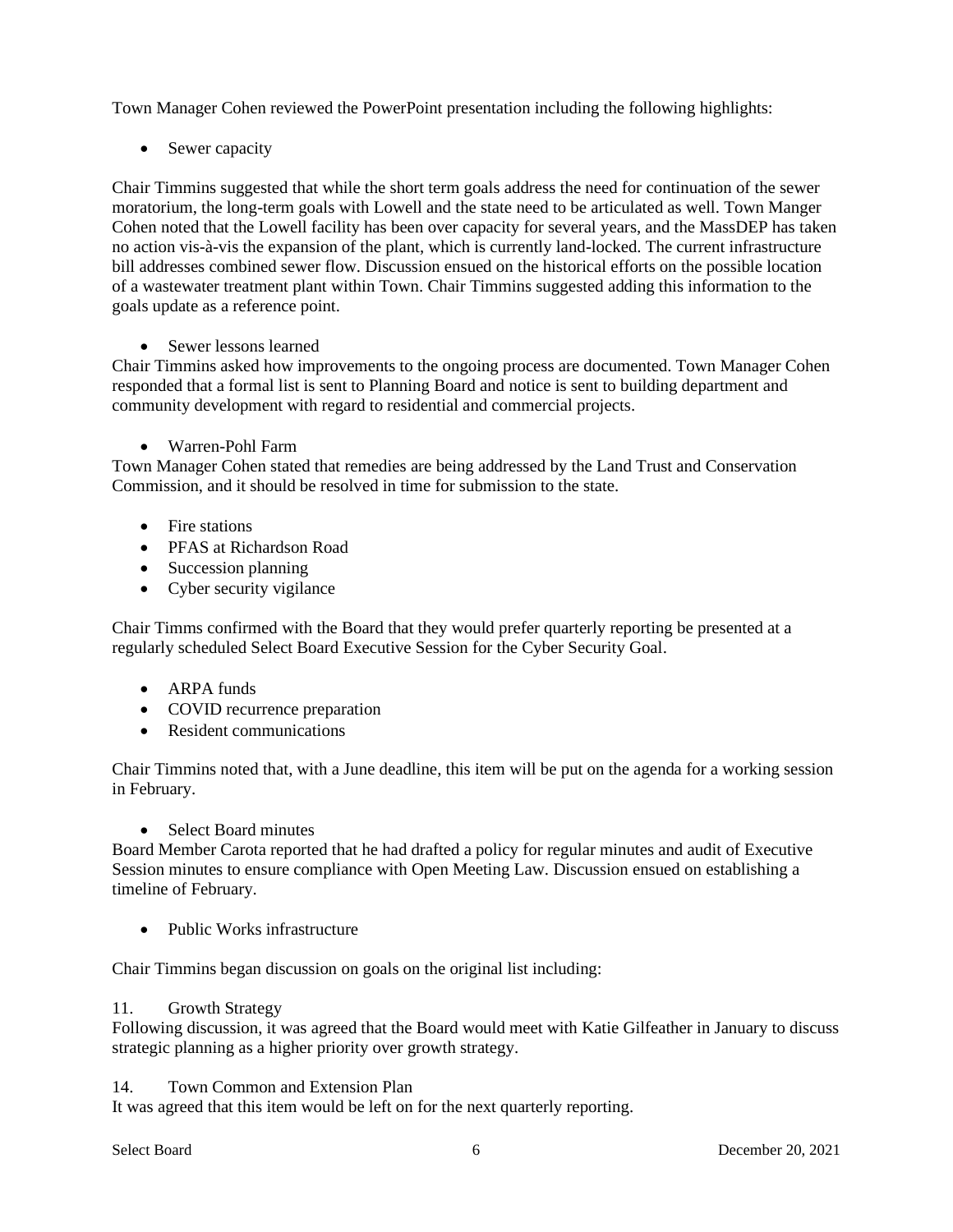## **Status of Efforts to Address Traffic Listening Session Concerns**

Town Manager Cohen noted that a report of the listening sessions was contained in the above report.

## **MIIA Grant Award**

Town Manager Cohen reported that an award of \$9,800 was received from MIIA on safety in terms of rooftop guardrails and skylight protection.

## **State ARPA and Surplus Funding Legislation Update**

Town Manager Cohen reported that the Governor had signed legislation for the allotment of ARPA funding and state surplus. The Town received \$350,000 for the North Chelmsford Water District and \$200,000 for improvement of parks. Another round of infrastructure and state monies is expected in February. Discussion ensued on the use of the \$200,000 to be discussed further by the Board and allocated at its working session in January.

## **FY22 Planning Assistance Grant for Climate Action**

Town Manager Cohen reported that the state had awarded the Town \$30,000 in reimbursement funds to address best practices for climate action initiatives.

## **TOWN MANAGER APPOINTMENTS**

Town Manager Cohen announced the reappointments of four residents to the 2022 Holiday Decorating Committee for a term ending December 31, 2022.

**Motion:** by Vice Chair Lefebvre to approve the Town Manager's recommendation for reappointments to the Holiday Decorating Committee as presented. Seconded by Board Member Carota. **Motion carries, unanimous, 5-0.**

#### **REVIEW OF SELECT BOARD LIQUOR AND COMMON VICTUALER LICENSE REGULATIONS**

Board Member Wojtas reported on the two options for revised language of section 1.09 Discrimination Prohibited. The first option was chosen to simply state that discrimination is not allowed against any person.

The consensus was to enforce TIPs certification training for all managers and employees. The police have completed all checks and reviews for this license period. The new fiscal year would begin the enforcement, and the next time that would be enforced would be at the time of renewal of license. The updated document would be sent to licensees and the cover letter would state that TIPs training would not be enforced until the next fiscal year.

It was agreed that Sections 3.11 and 5.05 will be removed from the Select Board policies and retained in this document since they contain duplicate language.

**Motion:** by Vice Chair Lefebvre to approve the updated common victualer and alcohol license regulations as presented. Seconded by Board Member Carota. **Motion carries, unanimous, 5-0.**

## **SELECT BOARD GOAL – MEETING MINUTES PROCESS**

This item was discussed above under Town Manager goals update.

## **MEETING MINUTES**

**Motion:** by Vice Chair Lefebvre to approve the October 7, 2021 traffic listening session minutes. Seconded by Board Member Carota. **Motion carries, unanimous, 5-0.**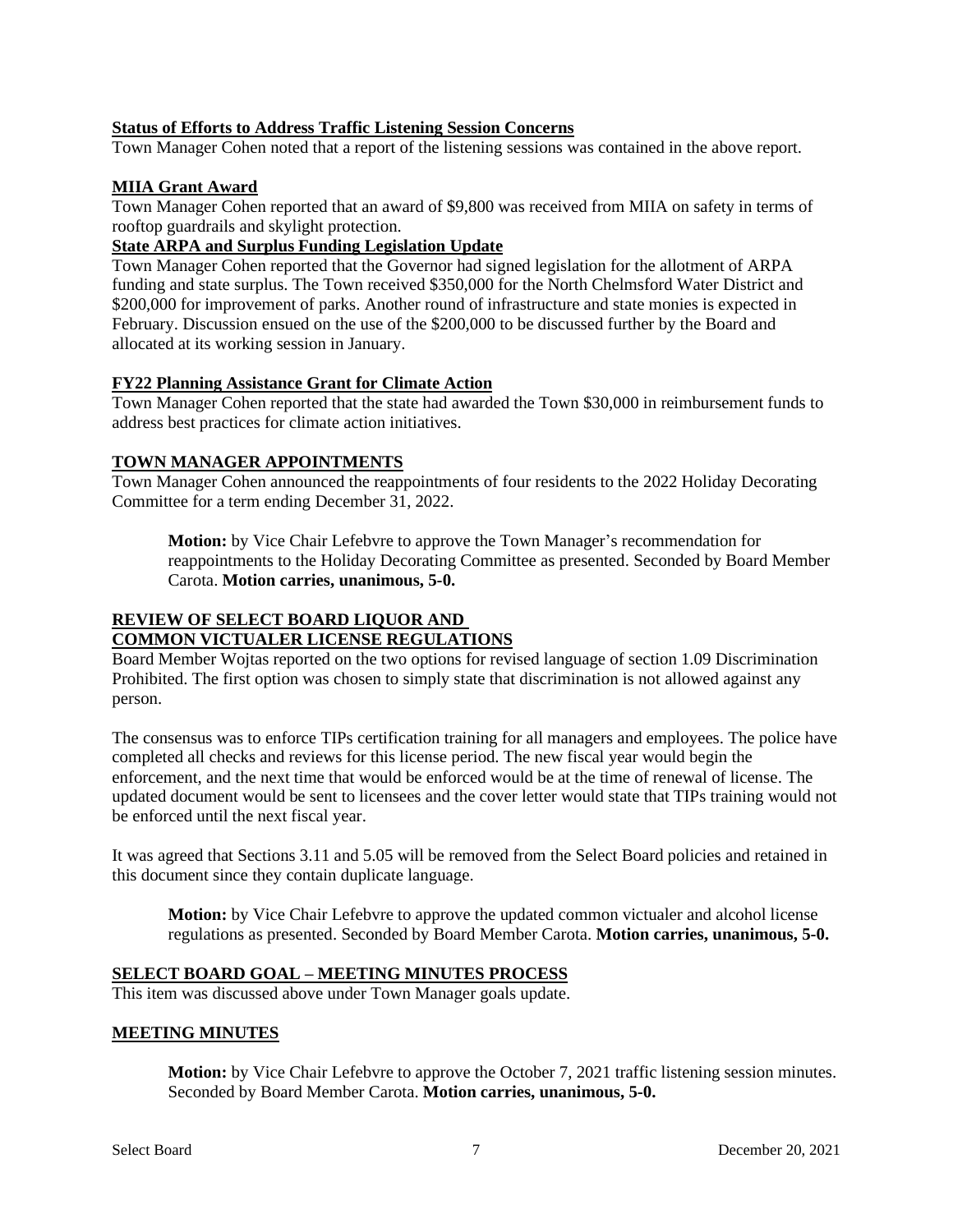**Motion:** by Vice Chair Lefebvre to approve the October 19, 2021regular meeting minutes as amended. Seconded by Board Member Carota. **Motion carries, unanimous, 5-0.**

**Motion:** by Vice Chair Lefebvre to approve the October 25, 2021 regular meeting minutes. Seconded by Board Member Carota. **Motion carries, unanimous, 5-0.**

**Motion:** by Vice Chair Lefebvre to approve the November 1, 2021 regular meeting minutes as amended. Seconded by Board Member Carota. **Motion carries, unanimous, 5-0.**

#### **SELECT BOARD LIAISON REPORTS and REFERRALS**

Board Members Carota and Dixon: No reports or referrals this evening.

Board Member Wojtas:

- Cheerleaders from Pop Warner received national recognition award.

Board Member Wojtas and Vice Chair Lefebvre:

Wish happy holidays to everyone.

Chair Timmins

- School Committee will host Dore & Whittier tomorrow evening for an update on facilities study short and long-term recommendations.
- Planning Board will host a public hearing for proposed UMass development on January  $12<sup>th</sup>$ .
- Planning Board will host a public hearing for proposed redevelopment of Mercury Computer site on January 12<sup>th</sup>.
- Vinal Square Strategic action committee will host its next meeting on the concept plan on January 6<sup>th</sup>

#### **PRESS QUESTIONS**

No one came forward at this time.

#### **Adjournment**

**Motion:** by Vice Chair Lefebvre to adjourn to Executive Session, at 9:04PM, and not to return to open session to discuss strategy with respect to a) litigation for the certificate of occupancy at 73 Dalton Road; b) litigation re 59 Carlisle Street; c) potential litigation re Ledge Road commercial trucking; and review Execution Session Minutes of September 13, October 25, Segments 1, 2 and 3, November 15, Segments 1 and 2 and November 29, 2021. Seconded by Board Member Carota. Roll Call vote:

Board Member Wojtas: Aye Board Member Dixon: Aye Board Member Carota: Aye Board Member Lafebvre: Aye Chair Timmins: Aye **Motion carries 5-0, unanimous**.

#### **NEXT REGULAR MEETING DATE: January 10, 2022**

Respectfully submitted,